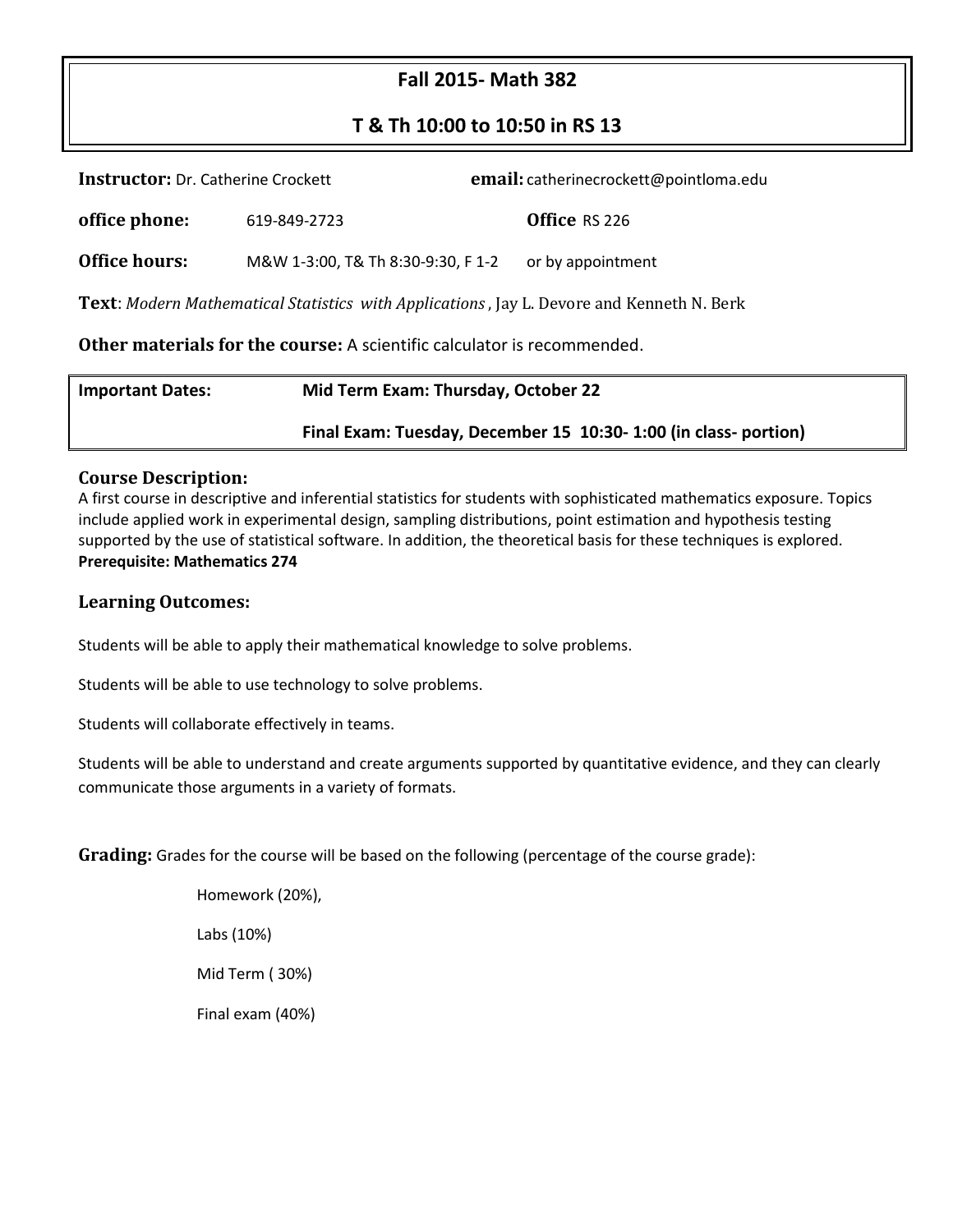#### **Grading Scale:** Approximate minimal percentages required to obtain a given grade are:

|             | [87.5,90]    | [77.5, 80]   | [67.5, 70]   | [0,60) |
|-------------|--------------|--------------|--------------|--------|
| [92.5, 100] | [82.5, 87.5] | [72.5, 77.5] | [62.5, 67.5] |        |
| [90, 92.5]  | [80, 82.5]   | [70, 72.5]   | [60, 62.5]   |        |

### Grades in percentages

\*You will be able to view your grades in CANVAS.

**Homework (20%):** Homework will be assigned every class meeting. All homework assigned in a week will be due **at the start of class** the next Thursday. No late homework will be accepted except by prior arrangement or with a documented emergency. The object of the homework is to learn how to do the problems so I expect to see calculations on your homework using the terminology and methods of the class and not just an answer. Homework will be scored on a combination of completeness (with work shown) and correctness. A random selection (the same for all people) of the problems will be graded on any homework assignment. The two lowest homework scores will be dropped.

Labs (10%): Labs will be assigned during the week and it will be collected the following week. A lab is late if it is not received by the due date. No late labs will be accepted.

**Midterm Exam(30% each):** There is one midterm exam. If you do not take the midterm you will receive a zero for it. A late midterm may be taken only by prior arrangement with me or a well documented emergency beyond your control. The examination schedule is included in the daily schedule. I do not intend to accept excuses such as poor communication with parents, benefactors, sport team sponsors and/or travel agents.

**Final Exam (40%)** : The final exam date and time is set by the university at the beginning of the semester and may not be changed by the instructor. Your final will come in two parts. The first part will be a few problems which you are required to work independently (they will be due the day of the in-class portion of the final). The in-class portion of the final will be Tuesday, December 15.

### **Attendance:**

Attendance is expected at each class session. In the event of an absence you are responsible for the material covered in class and the assignments given that day.

Regular and punctual attendance at all classes in which a student is registered is considered essential to optimum academic achievement. Therefore, regular attendance and participation in each course are minimal requirements to be met. There are no allowed or excused absences except as approved in writing by the Provost for specific students participating in certain university-sanctioned activities. Excused absences still count toward the 10%-20% limits, but allow students to make up work, quizzes, or tests missed as a result of a university-sanctioned activity. Activities of a unique nature, such as labs or other activities identified clearly on the syllabus, cannot be made up except in rare instances when instructors have given advanced, written approval for doing so. Whenever the number of accumulated absences in a class, for any cause, exceeds ten (10) percent of the total number of class meetings, the faculty member should send an e-mail to the student and the Vice Provost for Academic Administration (VPAA) warning of attendance jeopardy. If more than twenty (20) percent of the total number of class meetings is reported as missed, the faculty member or VPAA may initiate the student's de-enrollment from the course without further advanced notice to the student. If the date of de-enrollment is past the last date to withdraw from a class, the student will be assigned a grade of W or WF consistent with university policy in the Grading section of the catalog.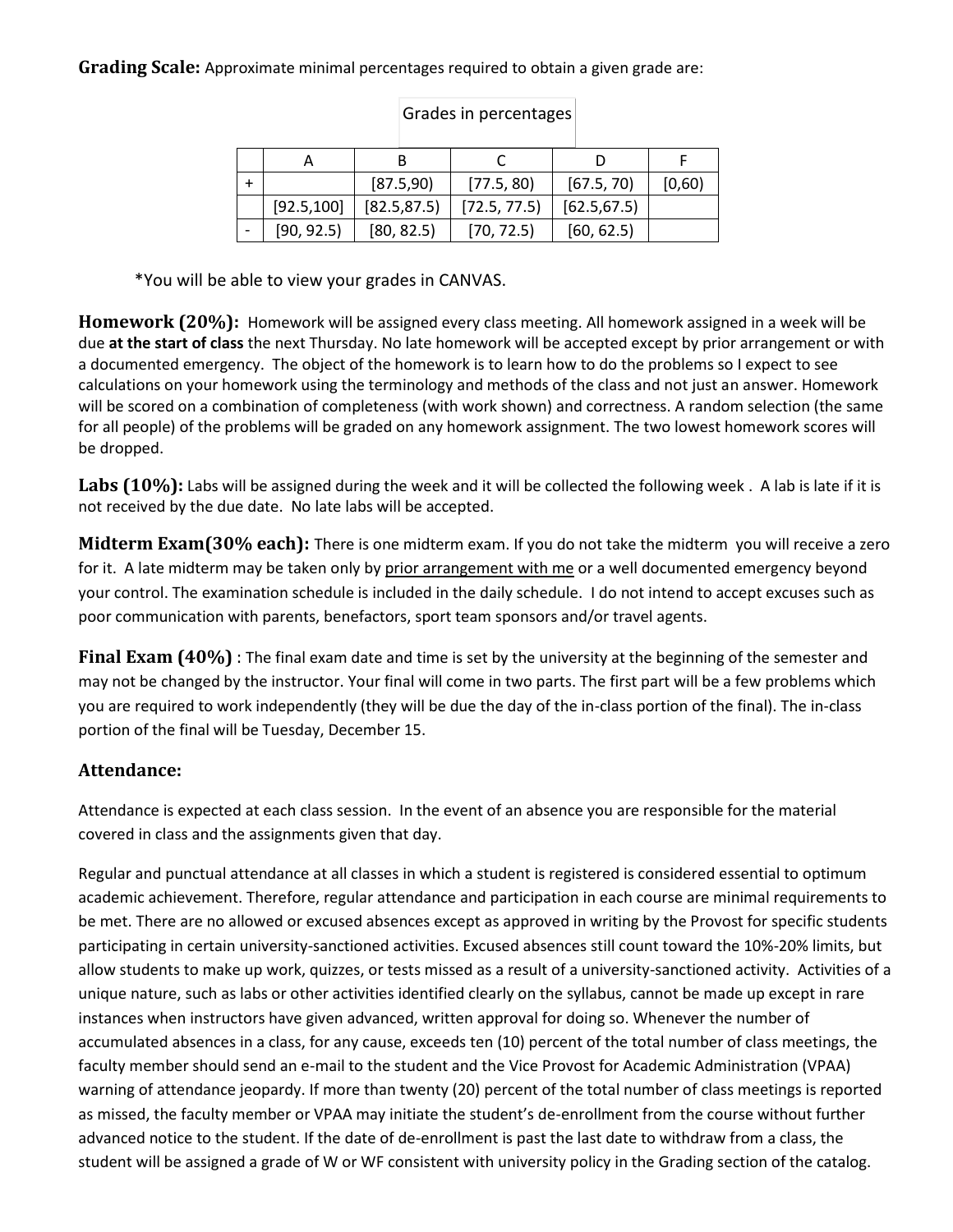There are no refunds for courses where a de-enrollment was processed. For more details see the PLNU catalog: [http://catalog.pointloma.edu/content.php?catoid=18&navoid=1278#Class\\_Attendance](http://catalog.pointloma.edu/content.php?catoid=18&navoid=1278#Class_Attendance)

### **Class Enrollment:**

It is the student's responsibility to maintain his/her class schedule. Should the need arise to drop this course (personal emergencies, poor performance, etc.), the student has the responsibility to follow through (provided the drop date meets the stated calendar deadline established by the university), not the instructor. Simply ceasing to attend this course or failing to follow through to arrange for a change of registration (drop/add) may easily result in a grade of F on the official transcript.

### **Academic Accommodations:**

While all students are expected to meet the minimum academic standards for completion of their courses as established by the instructors, students with special needs may require academic accommodations. At Point Loma Nazarene University, students requesting academic accommodations must file documentation with the Disability Resource Center (DRC), located in the Bond Academic Center. Once the student files documentation, the Disability Resource Center contacts the student's instructors and provides written recommendations for reasonable and appropriate accommodations to meet the individual needs of the student. This policy assists the university in its commitment to full compliance with Section 504 of the Rehabilitation Act of 1973, the Americans with Disabilities (ADA) Act of 1990, and ADA Amendments Act of 2008, all of which prohibit discrimination against students with special needs and guarantees all qualified students equal access to the benefits of PLNU programs and activities. For more details see the PLNU catalog:

[http://catalog.pointloma.edu/content.php?catoid=18&navoid=1278#Academic\\_Accommodations](http://catalog.pointloma.edu/content.php?catoid=18&navoid=1278#Academic_Accommodations) 

Students with learning disabilities who may need accommodations should discuss options with the instructor during the first two weeks of class.

#### **Academic Honesty:**

The Point Loma Nazarene University community holds the highest standards of honesty and integrity in all aspects of university life. Any violation of the university's commitment is a serious affront to the very nature of Point Loma's mission and purpose. Violations of academic honesty include cheating, plagiarism, falsification, aiding academic dishonesty, and malicious interference. The details of PLNU's meaning of each of these words can be found in the PLNU catalog at[: http://catalog.pointloma.edu/content.php?catoid=18&navoid=1278#Academic\\_Honesty](http://catalog.pointloma.edu/content.php?catoid=18&navoid=1278#Academic_Honesty)

A student remains responsible for the academic honesty of work submitted in PLNU courses and the consequences of academic dishonesty beyond receipt of the final grade in the class and beyond the awarding of the diploma. Ignorance of these catalog policies will not be considered a valid excuse or defense. Students may not withdraw from a course as a response to a consequence.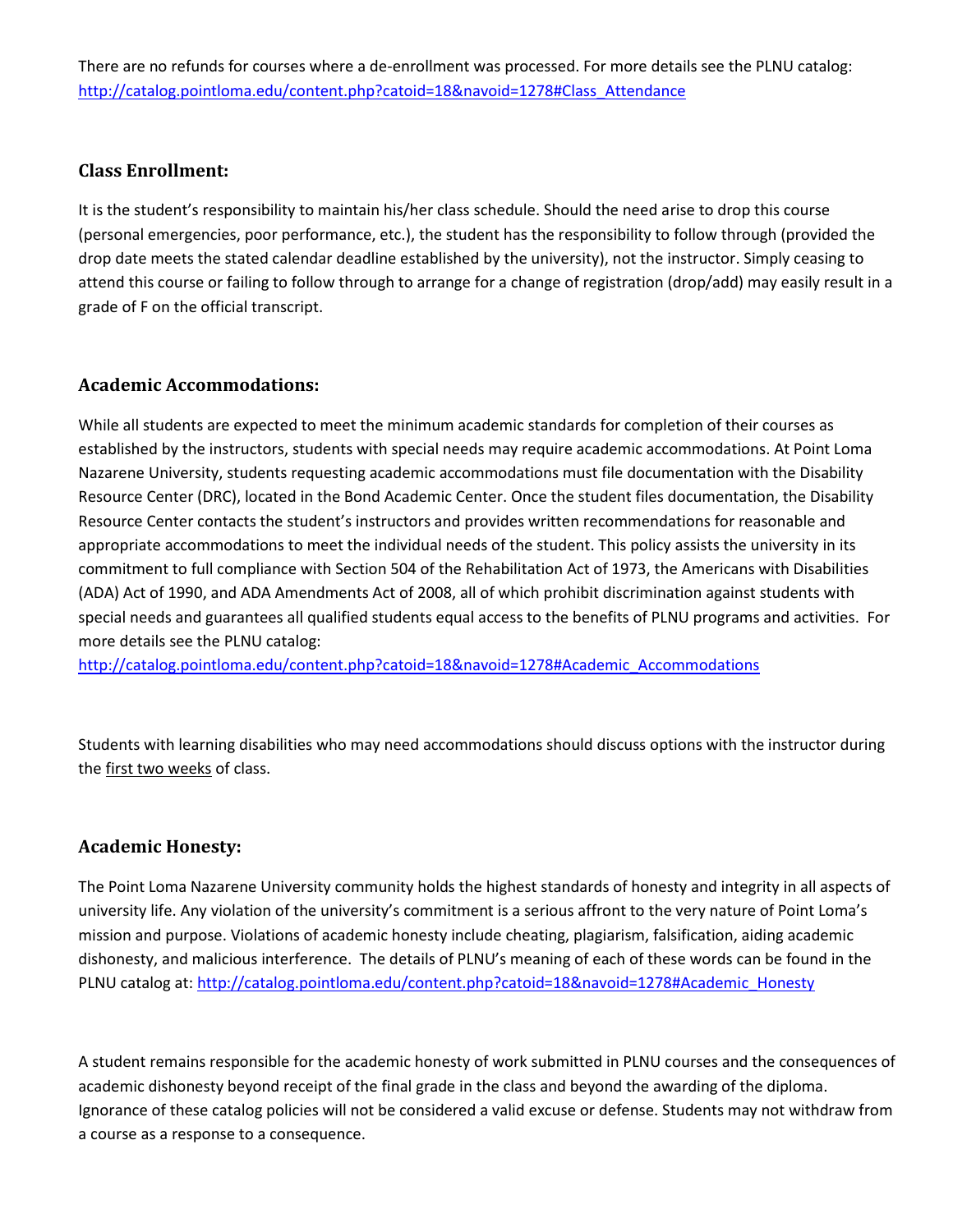A student who is caught cheating on any item of work will receive a zero on that item and may receive an "F" for the semester. See the PLNU Catalog for a further explanation of the PLNU procedures for academic dishonesty [\(http://catalog.pointloma.edu/content.php?catoid=18&navoid=1278#Academic\\_Honesty\)](http://catalog.pointloma.edu/content.php?catoid=18&navoid=1278#Academic_Honesty).

## **Final Exam: Date and Time**

The final exam date and time is set by the university at the beginning of the semester and may not be changed by the instructor. Only in the case that a student is required to take three exams during the same day of finals week is an instructor authorized to change the exam date and time for that particular student.

# **Copyright Protected Materials:**

Point Loma Nazarene University, as a non-profit educational institution, is entitled by law to use materials protected by the US Copyright Act for classroom education. Any use of those materials outside the class may violate the law.

**Side Note:** Turn off any cell phone, pager or things that make noise while you are in class. Also, do not text or work on other classes while in class -to do so is disrespectful to your classmates and me. You may be asked to leave the class for such behavior, resulting in an absence.

# **General Advice:**

You learn mathematics by doing it yourself. You should expect to spend approximately two hours outside of class for every one hour in class working on homework and going over concepts. When doing homework, please note it is normal to not be able to do every problem correct on the first attempt. Do not be discouraged, instead seek help.

| week         | Monday   | Tuesday                     | Wednesday | Thursday                       | Friday |
|--------------|----------|-----------------------------|-----------|--------------------------------|--------|
|              | 8/31     | 9/1                         | 9/2       | 9/3                            | 9/4    |
| $\mathbf{1}$ | No class | No class                    |           | Introduction                   |        |
| $8/31 - 9/4$ |          | (Monday schedule)           |           | Sections 1.1 and 1.2           |        |
|              |          |                             |           |                                |        |
| 2            | 9/7      | 9/8                         | 9/9       | 9/10                           | 9/11   |
| $9/7 - 9/11$ | No Class | Section 1.3                 |           | Section 1.4                    |        |
|              |          | <b>Measures of Location</b> |           | <b>Measures of Variability</b> |        |
| 3            | 9/14     | 9/15                        | 9/16      | 9/17                           | 9/18   |
| $9/14 -$     |          | Section 2.1                 |           | Section 3.1                    |        |
| 9/18         |          | Sample Spaces and Events    |           | <b>Random Variables</b>        |        |
| 4            | 9/21     | 9/22                        | 9/23      | 9/24                           | 9/25   |
|              |          | Section 4.3                 |           | Section 6.1                    |        |
| $9/21$ -     |          | The Normal Distribution     |           | <b>Statistics and Their</b>    |        |
| 9/25         |          |                             |           | <b>Distributions</b>           |        |
| 5            | 9/28     | 9/29                        | 9/30      | 10/1                           | 10/2   |
|              |          | Section 6.2                 |           | Section 7.1                    |        |
| $9/28 -$     |          | The Distribution of the     |           | <b>General Concepts</b>        |        |
| 10/2         |          | Sample Mean                 |           |                                |        |
| 6            | 10/5     | 10/6                        | 10/7      | 10/8                           | 10/9   |
| $10/5 -$     |          | Section 7.2                 |           | Section 8.1                    |        |

Please note this schedule is tentative. Any changes will be announced.